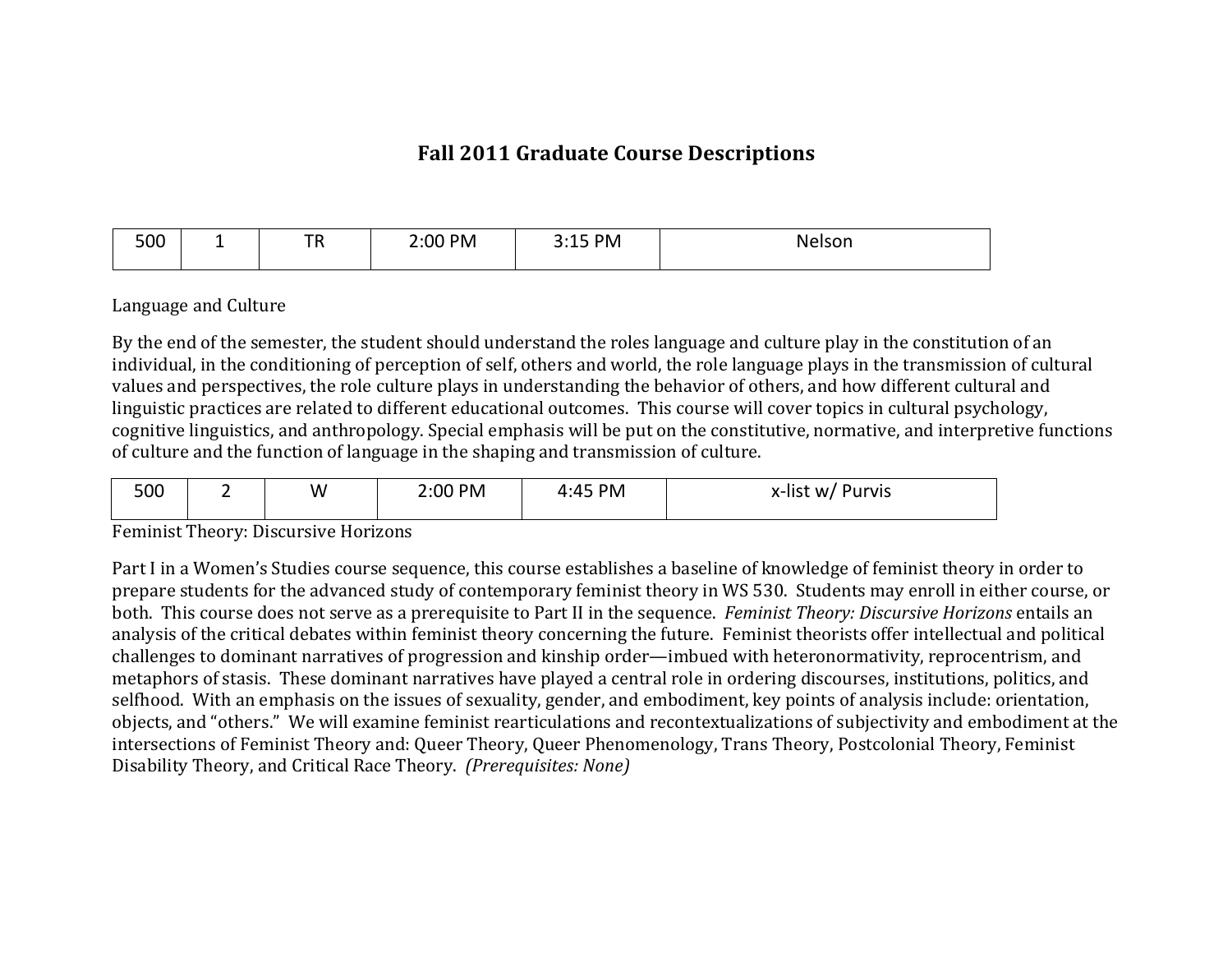| 500 |  | 3:30 PM | 6:00 PM | x-list w/F 511 Zupancic |
|-----|--|---------|---------|-------------------------|
|     |  |         |         |                         |

This graduate course, cross-listed between FR 511, RL 557, and EN 500-003, taught in English, will offer a combination of research methodology, theory and practice; an application of various approaches; a verification of acceptability of research perspectives and procedures. Its goal is to serve as a preparation for various levels of graduate students who seak to learn more about ways to perform research and about what it entails. The course will also address the issues of why various parameters are considered more appropriate for various types of research (paper; thesis, dissertation); including appropriate bibliography and inclusion of theory. For more information, please contact Dr. Zupancic, mzupanci@bama.ua.edu.

| 500 |  | TR | 2:00 PM | 3:15 PM<br><u>J.LJ I</u> | x-list w/TH 554 Burch |
|-----|--|----|---------|--------------------------|-----------------------|
|-----|--|----|---------|--------------------------|-----------------------|

Seminar in Contemporary Theatre

An examination of trends and developments in the theatre and drama since the Vietnam Era.

| $ \sim$ $\lambda$<br>-- | - | <b>MW</b> | <b>PM</b><br>3:00 | ™°<br>Д<br>$\sim$ | <u>LIU</u> |
|-------------------------|---|-----------|-------------------|-------------------|------------|
|-------------------------|---|-----------|-------------------|-------------------|------------|

English Structure and Usage

This advanced grammar course examines the structure and usage of the English language, including morphology (word formation/structure), syntax (the patterns of sentences), and discourse (the context in which utterances are patterned and made meaningful). We will review both traditional and contemporary approaches to English grammar, such as cognitive grammar, construction grammar, lexico-grammar, pattern grammar, and systemic functional grammar. Through reading, individual and group research projects, and discussion, students will attain a solid understanding of the English language's structure and usage.

| - 22<br>$  -$ | _ |  | ו החרי<br>'IV | :30 PM<br>_____ |  |
|---------------|---|--|---------------|-----------------|--|
|---------------|---|--|---------------|-----------------|--|

Teaching College English Practicum: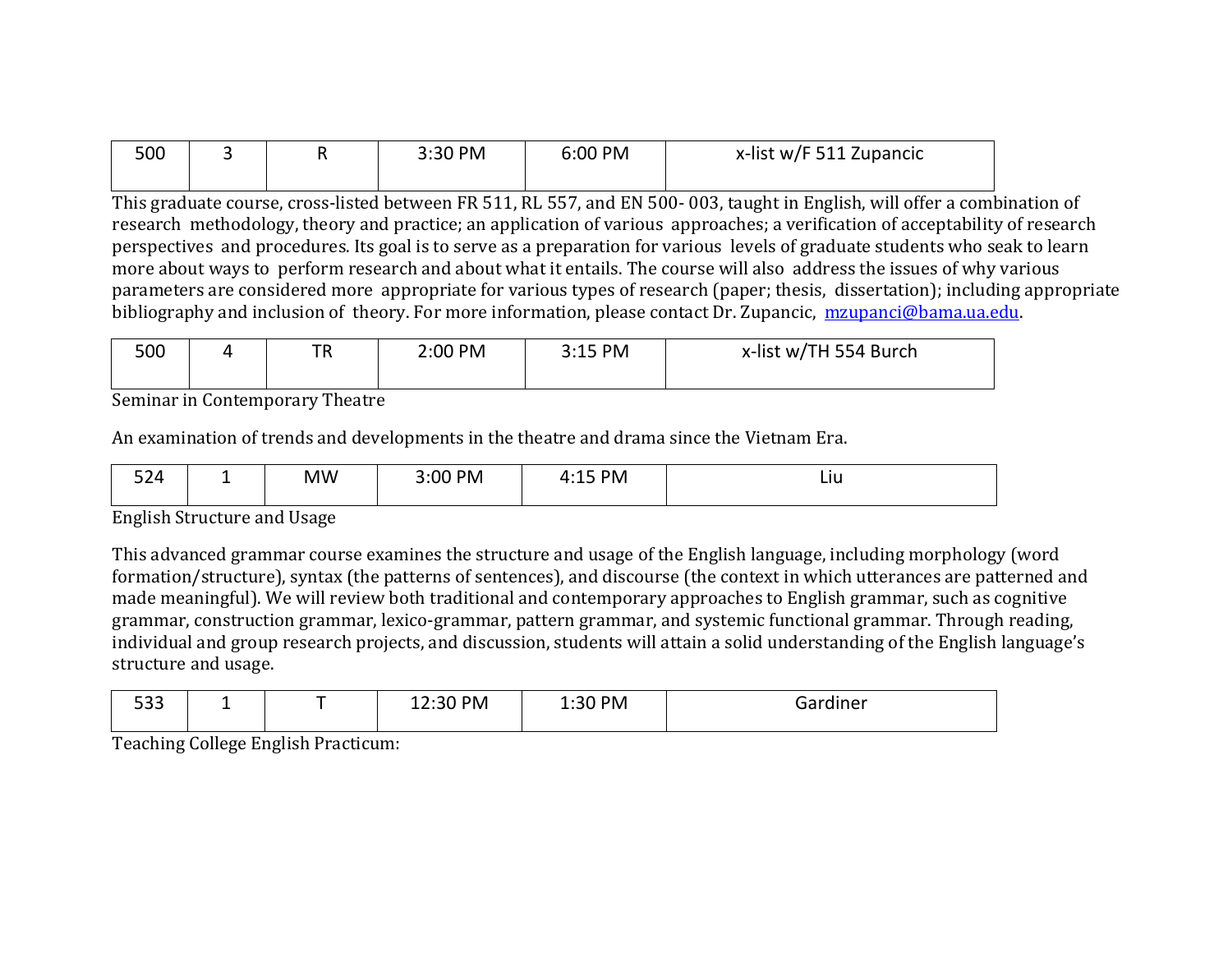This one-credit-hour practicum and mentor system is designed to help develop effective pedagogy for teaching composition and to address practical teaching concerns. The course is required for all GTAs with 18 or more graduate hours who are teaching UA composition courses for the first time. Prerequisite: concurrent enrollment in EN 532 or successful completion of EN 532 or an approved equivalent from another school.

| $ -$<br>--<br>JJ 1 | --<br>– | . . | 10:00 AM | :30 PM<br>-<br>12.JU | 'Dair |
|--------------------|---------|-----|----------|----------------------|-------|
|--------------------|---------|-----|----------|----------------------|-------|

EN 537 introduces you to graduate study in English. Graduate study in English differs from undergraduate study in English primarily in the intensity of its commitment to the study of scholarship and criticism about literary works. Such commitment involves not only practical problems of scholarly research (how to put together a piece of criticism, from start to finish, from literature review and basic research to composition and revision of an essay) but also philosophical problems (why should you put together a piece of criticism on a literary work, for whom, and according to which premises?). We will spend time on the editing of one's writing. And we will consider the context in which scholarly research and writing occurs: what are the evolving politics of work in the academy and in English departments (how has the academy changed in the past 30 years, how have those changes affected our work, and what changes might we see in the near future?).

Two 6-8 page papers and one 15 page paper. A library exercise and two sets of editing exercises. Active participation.

| r n 1<br>90T |  | M | 2:00 PM | 9∩.<br><b>PM</b><br>– 4:3∪ - | ़•rtone<br>IVIA. |
|--------------|--|---|---------|------------------------------|------------------|
|--------------|--|---|---------|------------------------------|------------------|

Hypoxic!Workshop

Focus will be discussion of original student writing; other reading and writing may be assigned.

| ---<br>00 T<br>__ |  | M | 0 PM<br><u>…</u> | PM | . .<br><b>۱۱۹ م/۱۸</b><br> |
|-------------------|--|---|------------------|----|----------------------------|
|-------------------|--|---|------------------|----|----------------------------|

Fiction Workshop: the Novel II:

This workshop is the second semester of a year-long course on the writing of a novel.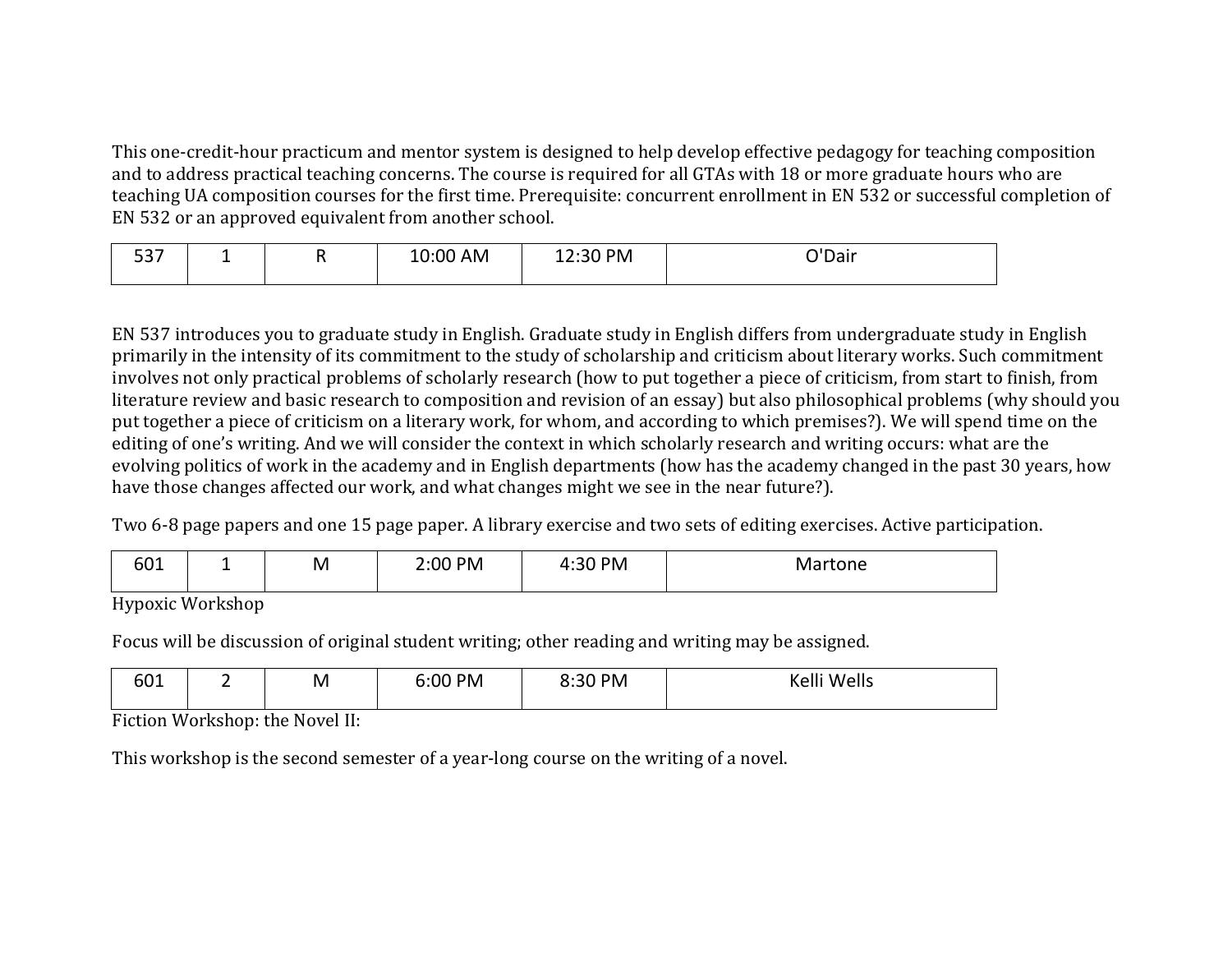| - - -<br>bU3 |  | $00P$ M | $30 P$ M<br>$\overline{\phantom{a}}$<br>טכ.+<br>$ -$ | streckfus<br>__ |
|--------------|--|---------|------------------------------------------------------|-----------------|
|              |  |         |                                                      |                 |

Poetry!Workshop

This generative workshop approaches poetry as a context for the presentation of literary work, a context with a broad, abundant history — a long conversation that has continued up to this very day. Any work presented in that conversation is a kind of proposal: "Consider this a poem." How, then, do we evaluate these proposals? We evaluate them by understanding the present state and back-story of the conversation, the context, in which they are presented.

Our general purpose is to conceive, create, and critique the proposals we call poems and to think more broadly about the conventions used to create them. We seek not so much to fix poems as to expand our conversations and writings as they regard poetry. Students will read published work, both creative and critical, and submit their own work to one another on a weekly basis.

This course is open to MFA students working in their major genre. Other interested graduate students must submit a sample of 5-7 pages of poetry to the director of creative writing well before pre-registration to be considered for admission.

Forms of Poetry:

This course will be an investigation into the prosody of both traditional and free verse poetry in English with an emphasis on elements of sound and space--an ear- and eye-training for poets. We will build skills of analysis as well as our own writing techniques, and we will examine the history of ideas that contributes to the tradition in English and to our habits, expectations, and practices as readers and writers. We will also call upon other arts and other academic disciplines to enhance our understanding of form and practice. Dream in meter, think like an architect, let music bend your brain, deploy schemes, repeat yourself, learn 27 kinds of rhyme, slow down and speed uptime, torque familiar forms, and see if, by the end of it, you agree or disagree with Eliot who said that "all art consists of the fixed and the variant" and with Dylan Thomas who remembered loving the sounds of human speech in the nursery before he could undertand what words meant. No prior experience is necessary. Writers of all stripes completely welcome. Likely texts: Paul Fussell, Poetic Meter and Poetic Form; Stephen Adams, Poetic Designs; Annie Finch, An Exaltation of Forms; Robert Jordain, Music, the Brain, and Ecstasy; David Jauss, Strong Measures: Contemporary Poems in Traditional Forms and many other assorted essays and poems.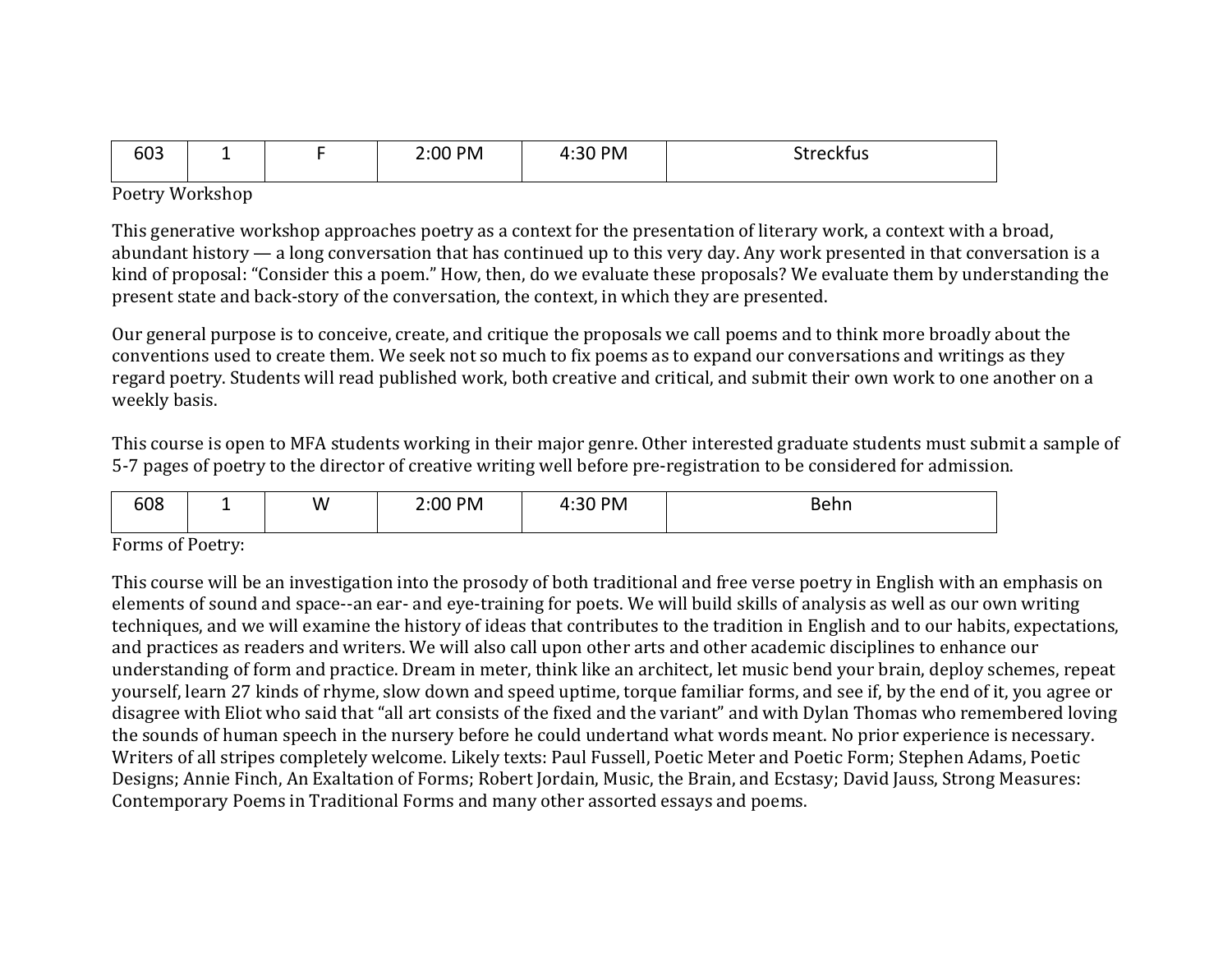| 608 | - | _ | 2:00 PM | .20<br>PM<br>— 4:3ບ . | Brouwer |
|-----|---|---|---------|-----------------------|---------|
|     |   |   |         |                       |         |

Classical Lit for Contemporary Writers:

In this class we'll read about the rage of Achilles, the Sirens' song, the Trojan horse, Orpheus's descent into the underworld to find Eurydice, and scores of other stories that have shaped Western culture over the last 2,500 years (give or take). We will also make further contributions to that culture by completing a variety of imaginative writing projects inspired by our reading. Texts: Iliad, Odyssey, Aeneid, and Metamorphoses, along with some supplementary / contextual / critical material.

| coo<br>וח<br>סטנ |  | . . | PM<br>and the state of the state of the<br>__ | <b>PM</b> | <u>iviannen</u><br>.<br>. |
|------------------|--|-----|-----------------------------------------------|-----------|---------------------------|
|------------------|--|-----|-----------------------------------------------|-----------|---------------------------|

Plot & Structure

Ever since John Hawkes reportedly called it one of "the true enemies of the novel," plot's often been seen as the ugly duckling among literary techniques. We prefer character-driven fiction. We talk in workshops about lyric and tonal effects. This is a course that looks exclusively at plot to see what it can tell us about the way contemporary novels and nonfiction books get put together. What can we as writers learn from authors who string scenes of action together toward the traditional narrative climax, and what can we learn from writers who find alternate ways to get from first page to last? To investigate structural strategies, we'll read a number of books over the course of the term. Possible authors include Dan Brown, John D'Agata, Junot Diaz, Dave Eggers, Michael Cunningham, Malcolm Gladwell, Sam Lipsyte, Ben Marcus, David Markson, Stephenie Meyer, Lorrie Moore, Maggie Nelson, Christine Schutt, David Shields, Rebecca Skloot, Zadie Smith, or Colson Whitehead. In addition to the primary texts, we'll read works of narrative theory by such critics as Aristotle, Wayne Booth, Umberto Eco, E.M. Forster, Northrop Frye, John Gardner, Henry James, James Wood, Virginia Woolf, and others to see how thoughts on plot have developed over the centuries.

| 608<br>$ -$<br>. | 2:00 PM | PM<br><u>J.LJ</u> | Rawlings |
|------------------|---------|-------------------|----------|
|------------------|---------|-------------------|----------|

\*Narrative Voice in the American Short Story\*

In her introduction to \_The Best American Short Stories\_(1989), Margaret Atwood claimed that the short story is a "score for voice." We often speak of the voice of the story, but what is voice? How is it related to tone, diction, and point of view? In this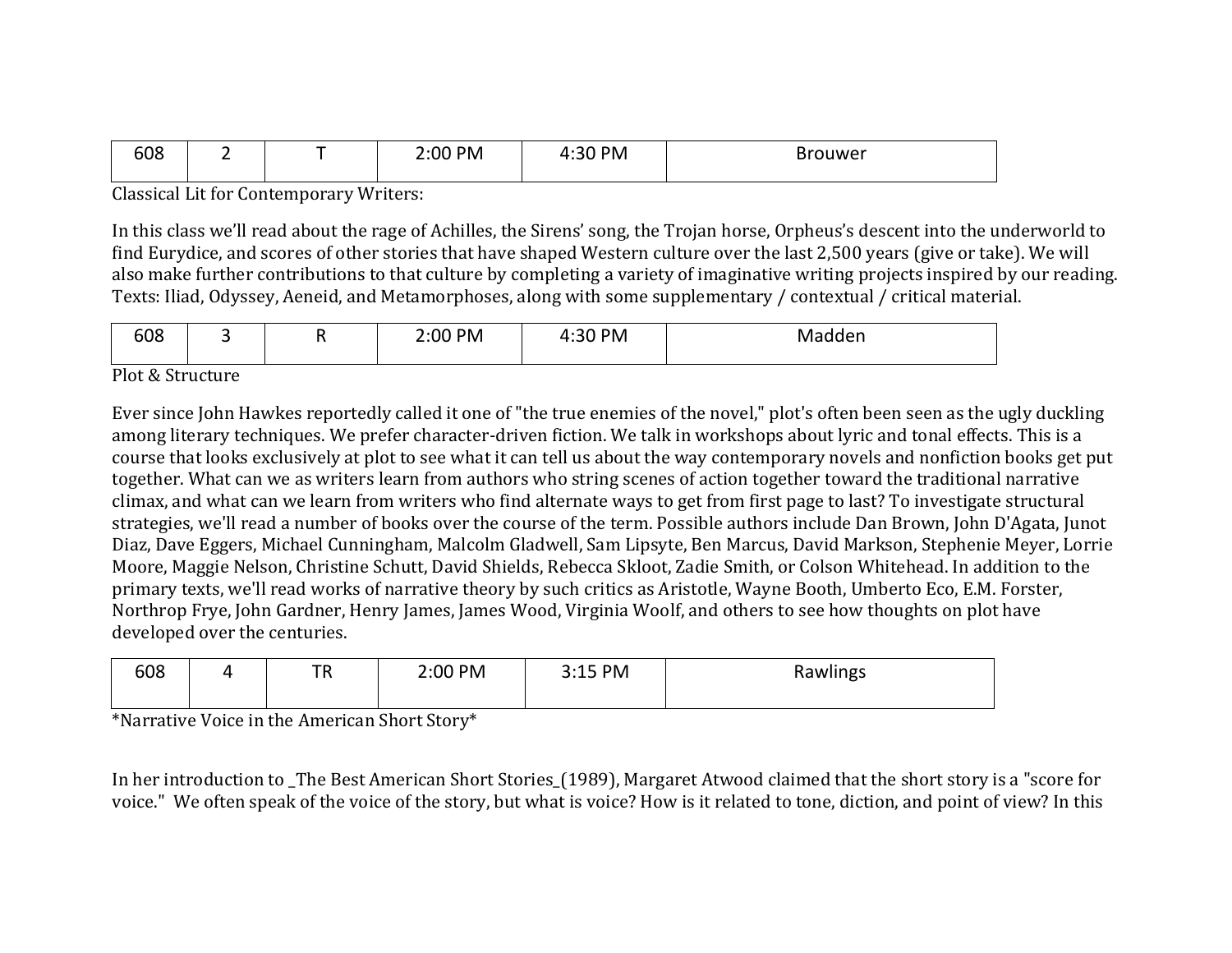course, we'll study a variety of distinctive American voices, including (perhaps) Herman Melville, Ring Lardner, Grace Paley, and Joyce Carol Oates. We'll look closely at how voice shapes story: what is the writer's point of entry into a story? How does she get from sentence to sentence? What are different ways in which writers use the American vernacular, with all its immigrant influences and inflections, to shape a story? We'll investigate these questions and do some voicey experiments of our own.

| 608 | ٠ | W | 2:00 PM | <b>PM</b><br>.20<br>__ 4:3∪ . | Wells |
|-----|---|---|---------|-------------------------------|-------|
|     |   |   |         |                               |       |

The Wee Form: short-short, flash, prose poem, micro, nano, et al

In 1986, Sudden Fiction, the first anthology of very short stories, claimed to be heralding "an explosive new literary form," suggesting that the runt story is a bona fide genre within literary fiction and worthy of being recognized as such. Since that time, journals, contests, more anthologies, collections devoted to the short-short (and shorter), and how-to books have proliferated. In this course, you will be both a reader and practitioner of all forms of curtailed and poetic prose as we consider what, aside from sheer brevity or commitment to the right margin, distinguishes them and try out some of the sudden or lyrical prose form's many thoughtfully shrunken permutations.

| 609          |        | <b>PM</b><br>J U | 5:30 PM | <b>Brouwer</b> |
|--------------|--------|------------------|---------|----------------|
| $\mathbf{r}$ | $\sim$ |                  |         |                |

Magazine Scene:

We will consider the "little" magazine's role in literary history, and discuss how and why that role has changed over time, paying particular attention to the rise of digital publishing. We will also conduct more practical discussions regarding strategies for presenting submissions of imaginative writing to journals, and send out some batches of poems or prose to be considered for publication.

| 609 |  | W | l:30 PM | 5:30 PM | Wells<br>$\mathbf{z}$<br>$\sim$<br>ו כ |
|-----|--|---|---------|---------|----------------------------------------|
|-----|--|---|---------|---------|----------------------------------------|

## Performance

This is a hands-on praxis course devoted to giving a reading, in any genre, including hybrid and collaborative forms. We'll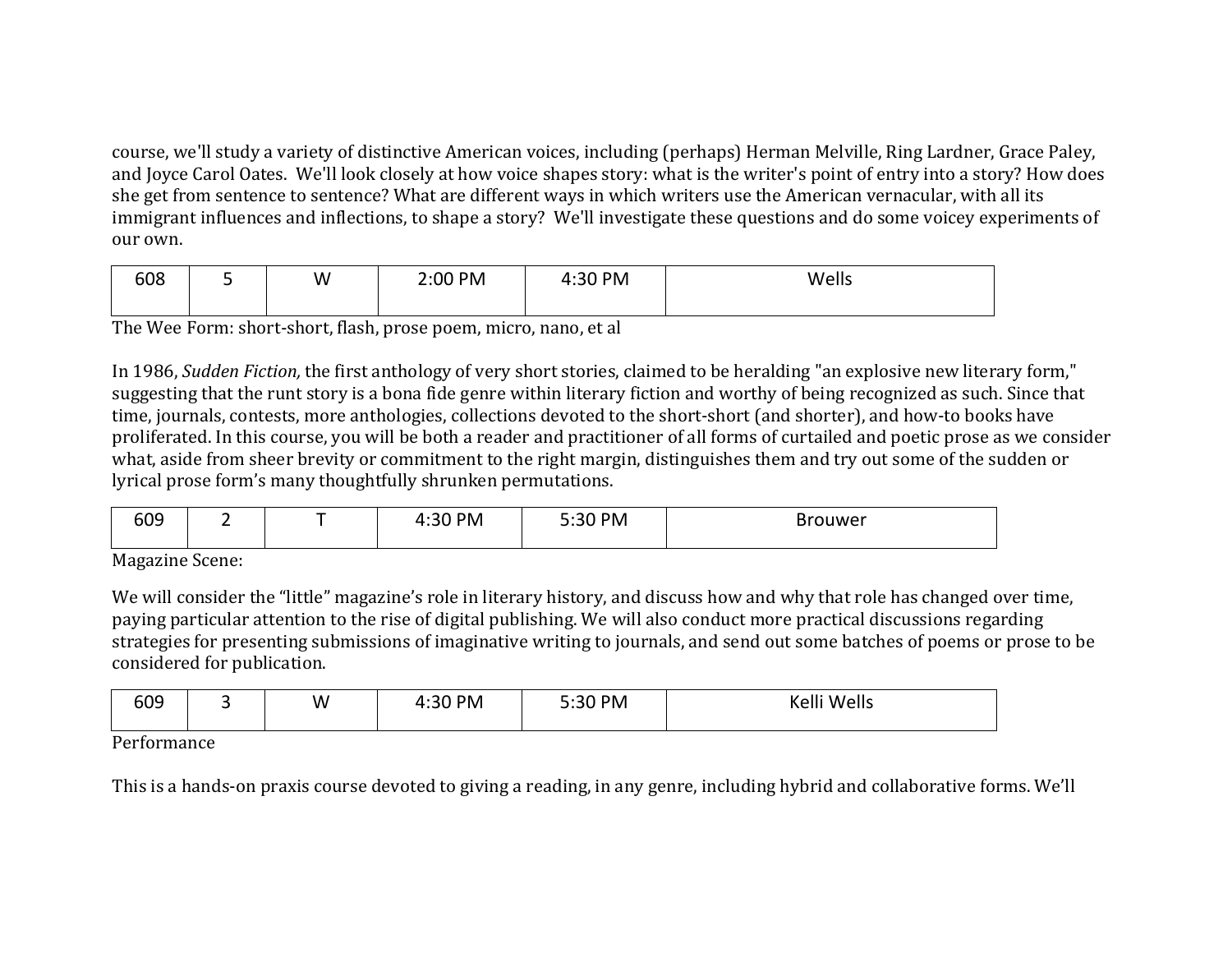listen to and watch performances of other writers and will record readings for class analysis and self-critique. Students will perform their own work and that of others and will devise different delivery styles in an effort to hone their performance skills and become mindful of their own oral aesthetic.

| sna |                         | . . | <b>PM</b> | 5:30 PM | Rawlings |
|-----|-------------------------|-----|-----------|---------|----------|
|     | <b>PH 000 BBB LOOCH</b> |     |           |         |          |

EN!200!PEDAGOGY

| $\sim$ $\sim$<br>ັບ⊥ | -- | . . | 2:00 PM | :30 PM<br>. .<br>J U | ᄓ |
|----------------------|----|-----|---------|----------------------|---|
|----------------------|----|-----|---------|----------------------|---|

Second Language Development

This course explores issues and theories about second language development. It focuses on the study of learner language; language learning process; biological, psychological, and social factors affecting the process; and the role of formal instruction in second language development. Where relevant, first, third, and fourth language development issues will also be addressed.

| ---<br>$\sim$<br><br>◡▵◟ | - | _ | PM<br>חיי<br>___ | PM | Davies |
|--------------------------|---|---|------------------|----|--------|
|--------------------------|---|---|------------------|----|--------|

Graduate Introduction to Linguistics:

An introductory linguistics course at the graduate level with relevance for students in the Applied Linguistics/TESOL, literature, composition and rhetoric, and MFA programs, EN 620 provides an overview of the discipline at the same time that it involves students in dealing with language data from field work. In addition to a midterm and final exam, there are two projects that are presented via student-constructed website: one is a discourse analysis of spoken English data through the examination of a story recorded in conversation; the second is the exploration of a language chosen by each student individually. In addition to providing experience with the subfields of linguistics (phonology, semantics, syntax, pragmatics), the course includes an introduction to the thought of two key figures in modern linguistics, Ferdinand de Saussure and Noam Chomsky, whose ideas have had wide-ranging influence on intellectual trends in other disciplines.

| <b>car</b><br>ັບ<br>- - - |  | AM<br>10:00 | ן ס $\Omega$ | `rowlev |
|---------------------------|--|-------------|--------------|---------|
|                           |  |             |              |         |

Alcohol and Addiction Studies: Representations of Drinking in American Literature and Film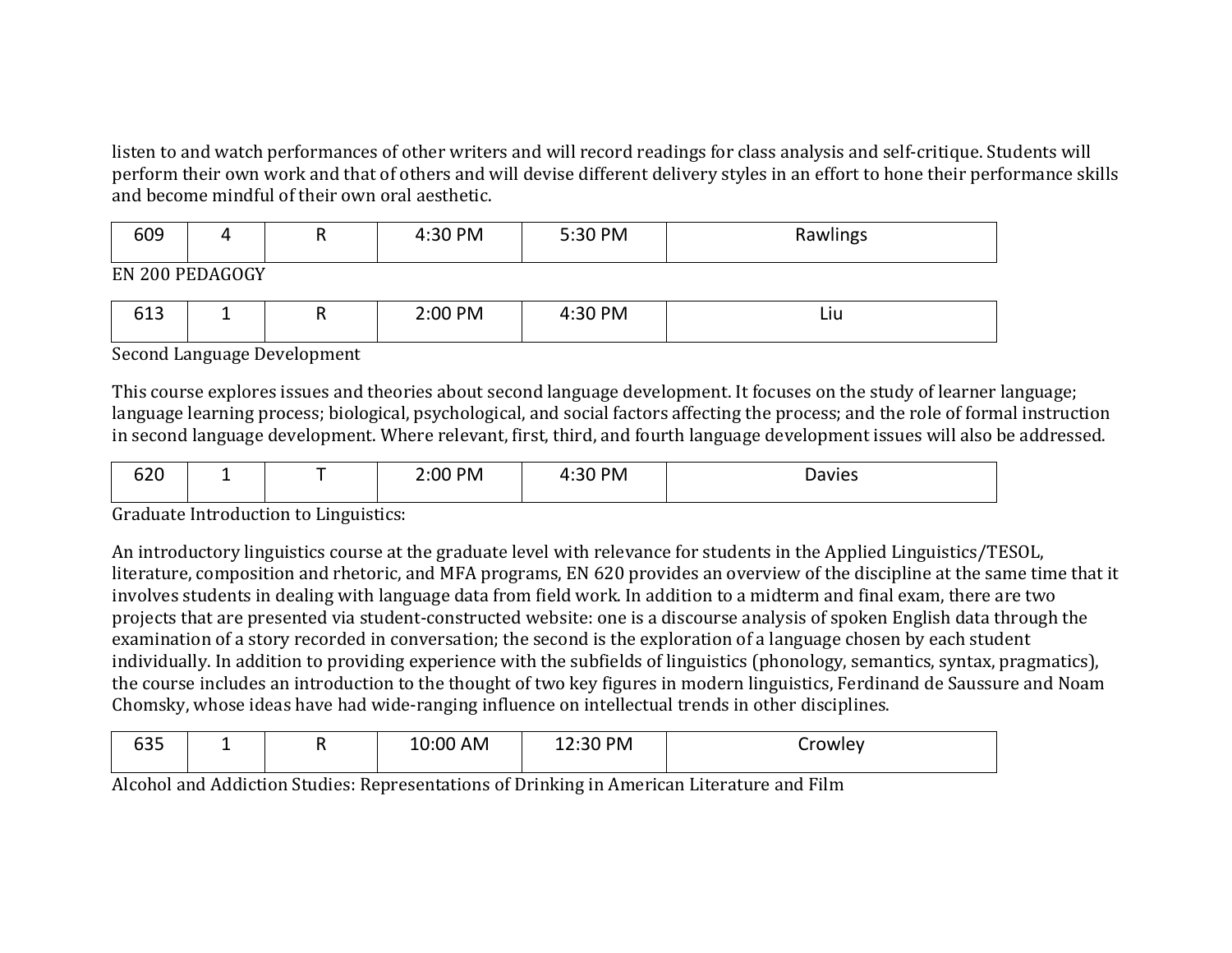| ---<br>. .<br>, כס | - | ംഗ്ര<br>PM | 4:30 PM<br>. . | White<br>eather |
|--------------------|---|------------|----------------|-----------------|
|                    |   |            |                |                 |

 $\overline{0}$ ur errors are surely not such awfully solemn things. In a world where we are so certain to incur them in spite of all our caution, a certain lightness of heart seems healthier than this excessive nervousness on their behalf.

-William James, "The Will to Believe"

The purpose of this class is to shape a piece of each student's critical writing into publishable form. To this end the class will be run as a workshop, with the students' own writing as our primary material. On days when we focus on a single student's essay, another class member will be assigned to present that essay to the class, by identifying its thesis, describing its situation in a larger critical field, and outlining its argument. At other times students will be asked to bring in pieces of their essays for more intense focus. At the end of the class each student will submit his or her essay to a refereed journal.

| 640 |  | W | 10:00<br>AM | :30 PM<br>___ | $\Box$<br>utsul<br>. |
|-----|--|---|-------------|---------------|----------------------|
|-----|--|---|-------------|---------------|----------------------|

"Staging the American Myth"

We will use this course to examine how dramatists have helped to create and to critique an American Mythology or, rather, Mythologies. Throughout the semester we will consider a variety of works from different times and spaces within the U.S.: e.g. Eugene O'Neill's New England of 1850; August Wilson's Pittsburgh c. 1957; Lillian Hellman's New Orleans c. 1960; and Sam Shepard's L. A. c. 1980—among others. Topics for analysis will include interactions between key historical events and drama; references to Greek and modern myths; the redefining of "the American Dream"; and how the immense size of imagined rural and urban areas in the U.S. works on a physically limited stage. We will also take time to examine how these plays were perceived by contemporary audiences when they were originally produced.

| $\Lambda$<br>043 | - | <b>MW</b> | <b>PM</b> | PM<br>$.1 \Gamma$<br>. . | .<br>tıng<br>w<br>. <b>.</b> |
|------------------|---|-----------|-----------|--------------------------|------------------------------|
| $\sim$           |   |           |           |                          |                              |

Our America

This course will examine the imbricated projects of imagining individual identity and national character as they arise in a variety of texts produced in the United States between 1945 and the present.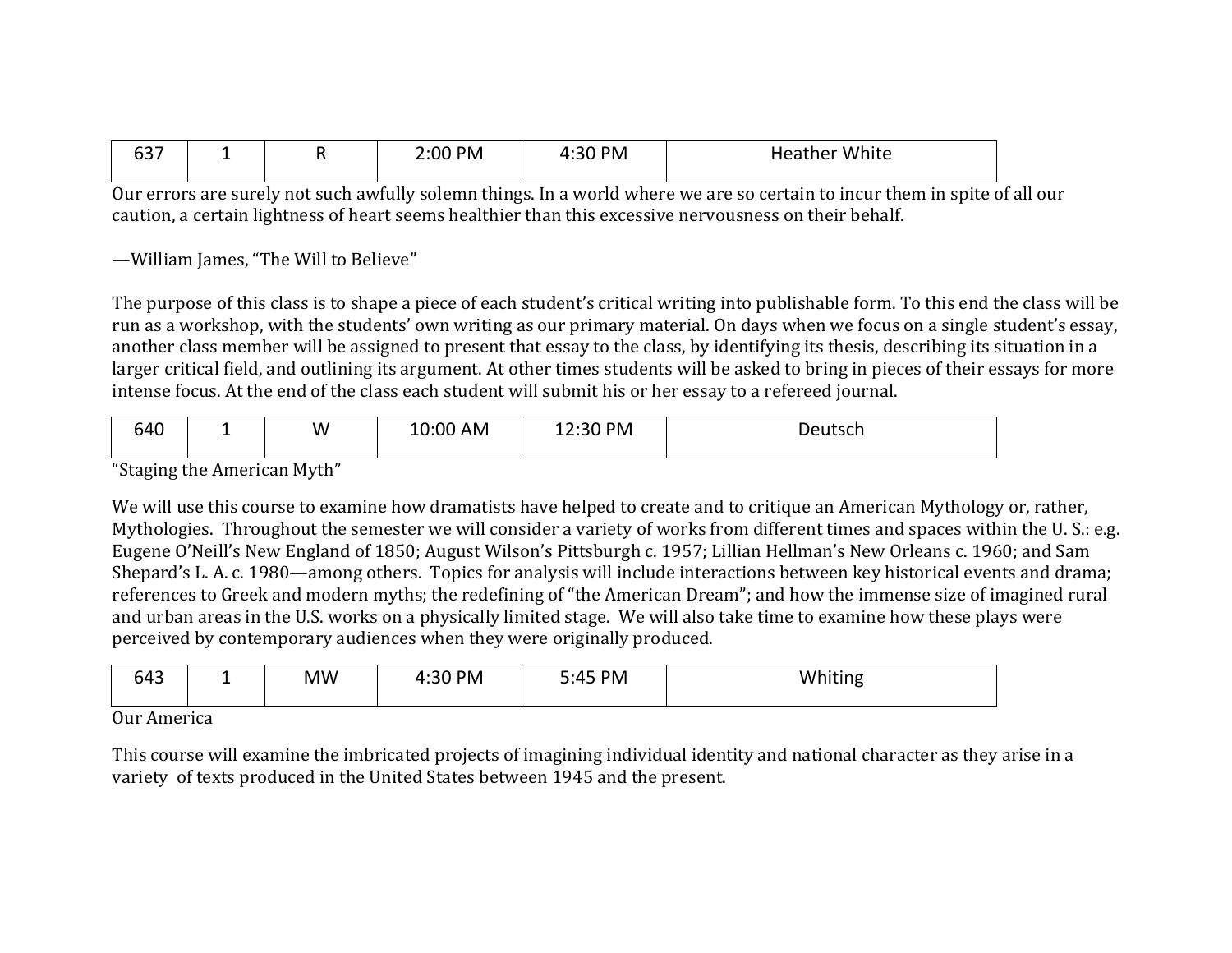| 648 | - | 3:30 PM<br>3.3U | 6:00 PM | 'rudier Harris' |
|-----|---|-----------------|---------|-----------------|
|     |   |                 |         |                 |

The Neo-Slave/Freedom Narrative

The recently published *Cambridge History of African American Literature* (2011) makes clear in several of its essays the extensive influence of history upon the creativity of writers of African descent. A particular strand of that historical influence centers upon re-writings or re-visitings of the experience of slavery. Numerous writers in the 1980s and beyond create fictive worlds in which their characters are born and bred in or return to the site of slavery to work out twentieth and twenty-first century psychological, emotional, and even physical issues. We will explore this phenomenon by beginning with the true origin of this tradition in African American fiction, and that is Margaret Walker's Jubilee, published in 1966. An additional eight or nine texts will be selected from among the following: Octavia E. Butler, *Kindred*; J. California Cooper, *Family*; Charles Johnson, Oxherding Tale or Middle Passage; Edward P. Jones, The Known World; Gayl Jones, Corregidora; Toni Morrison, Beloved; Phyllis Alesia Perry, Stigmata; Dolen Perkins-Valdez, Wench; Ishmael Reed, Flight to Canada; John Edgar Wideman, The Cattle Killing; and Sherley Anne Williams, Dessa Rose. Students enrolled for the course can expect to play a large role in planning and leading discussions. In addition to two shorter papers for the course (perhaps 5 pages each), students will be expected to produce an article-length essay (around 30 pages) for possible journal or book publication.

| C – 4<br><b>PPT</b> | -                                   |      | ∩ PM | 5:00 PM | Dayton-Wood |
|---------------------|-------------------------------------|------|------|---------|-------------|
|                     | the contract of the contract of the | ____ |      |         |             |

**Politics and Writing Pedagogy** 

This course begins with this assumption: that teaching and learning are inherently political acts, taking place in complex institutional, economic, and cultural contexts. We will address the political aspects of composition-rhetorical studies, beginning with a discussion of the value of teaching writing and the uses of the humanities in twenty-first century America. We will then turn to an examination of explicitly political pedagogies, looking specifically at the influence of Paulo Freire and other critical pedagogues. We will trace their relationship to the early twentieth-century emergence of progressive education, examine their influence in US college classrooms, and look at critiques and alternatives to these approaches, particularly pragmatist frameworks for teaching writing. We will look at specific axes of difference in the classroom—race, gender, sexuality, disability, and social class. We will consider the changing nature of what it means to do "academic labor" in English Studies, and we will examine the debate over students' right to their own language. We will then turn to a discussion of the forces outside the classroom—institutional, cultural, and economic—that shape our work. Finally, at the end of the semester,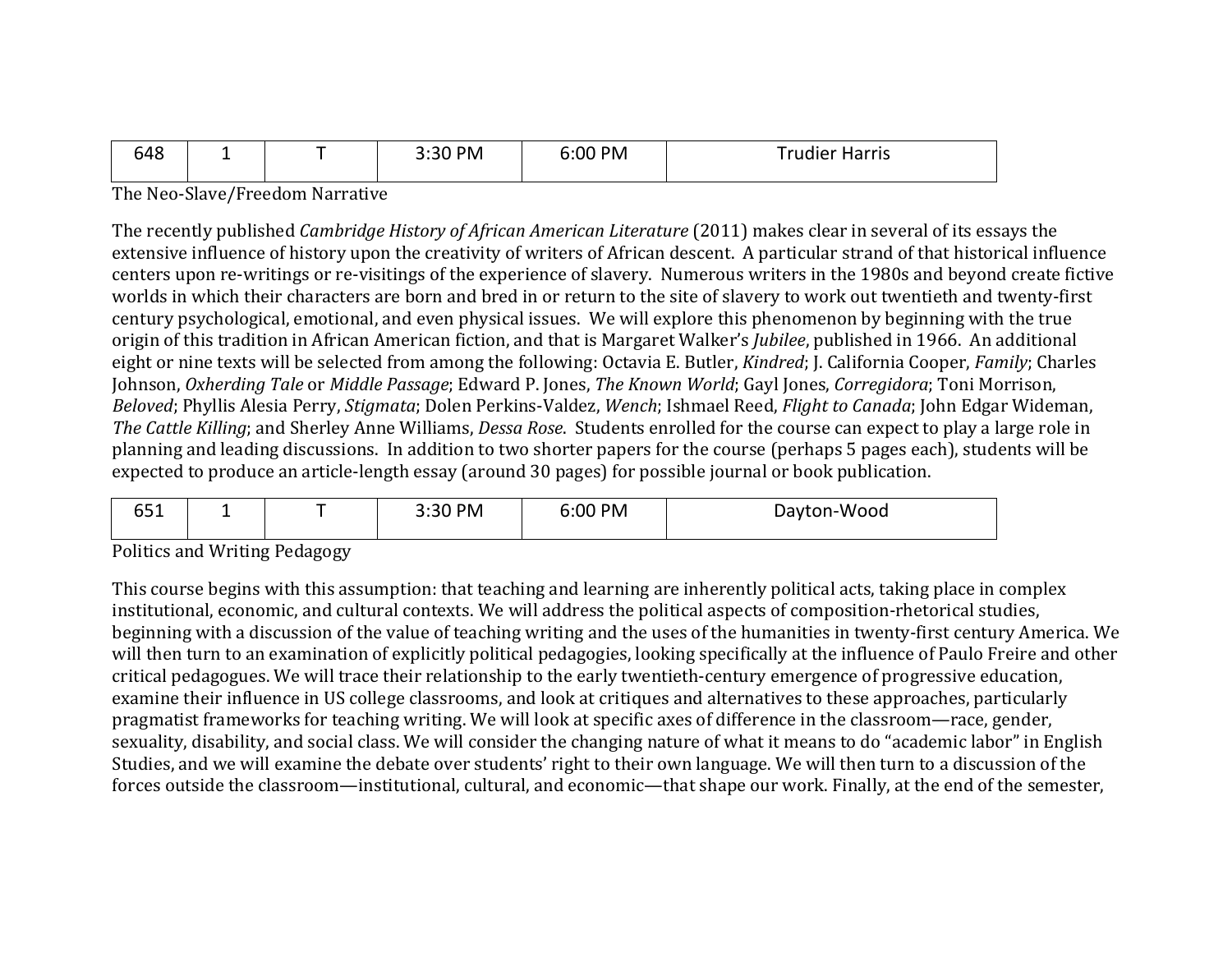we will return to our initial question—what are the humanities, particularly English studies, for? What does it mean to teach writing, as Richard Miller puts it, "at the end of the world?" Texts may include: Marc Bousquest's How the University Works: Higher Education and the Low-Wage Nation , Paulo Freire's Pedagogy of the Oppressed, David Seitz' Who Can Afford Critical Consciousness?\_, Richard Miller's \_Writing at the End of the World\_, and bell hooks' \_Teaching to Transgress\_.

| $- - -$<br>◡◡▵ | -- | . . | PM<br>$\sim$<br>---- | 6:00 PM | Robinson |
|----------------|----|-----|----------------------|---------|----------|
|----------------|----|-----|----------------------|---------|----------|

Theories of Teaching Composition.

A survey of major theories in composition studies, exploring philosophical underpinnings and major issues in the field.

| .<br>nı.<br>◡◡∸ |  | W | AM | י∿פ<br>-- | ook |
|-----------------|--|---|----|-----------|-----|
|-----------------|--|---|----|-----------|-----|

## CHAUCER AND BOCCACCIO ON LOVE AND POETRY

In this course we will examine the relationship between love and poetry, as it is represented by Geoffrey Chaucer and by one of his chief sources, Giovanni Boccaccio. Primary texts from Chaucer will include selections from the *Canterbury Tales* and *Troilus and Criseyde*, which we will read in Middle English. Primary texts from Boccaccio will include selections from the *Filostrato*, the *Teseide*, the *Decameron*, and the *Genealogy of the Pagan Gods*, which we will read in translation. Over the course of the semester students will develop familiarity with the distinctly medieval phenomenon of "courtly love." We will study courtly love's critical history and assess Chaucer's and Boccaccio's contributions to this rich literary tradition. We will also explore why the styles of representing desire typical of courtly love have been of particular interest to proponents of twentieth and twenty-first century psychoanalysis, including Jacques Lacan, Slavoj Žižek, and Julia Kristeva.

| $\overline{C}$<br>3:00 PM<br>5:30 PM<br>W<br>McElroy<br>bbb<br>-- |  |
|-------------------------------------------------------------------|--|
|-------------------------------------------------------------------|--|

Seminar in Renaissance Literature II

This course will focus on the work of Edmund Spenser, probably the most important non-dramatic poet of the English Renaissance. We will begin with some readings from Sir Philip Sidney, but much of the semester will focus on Spenser's major works-The Shepheardes Calender, Amoretti, Epithalamion and Prothalamion, much of The Faerie Queene-as well as some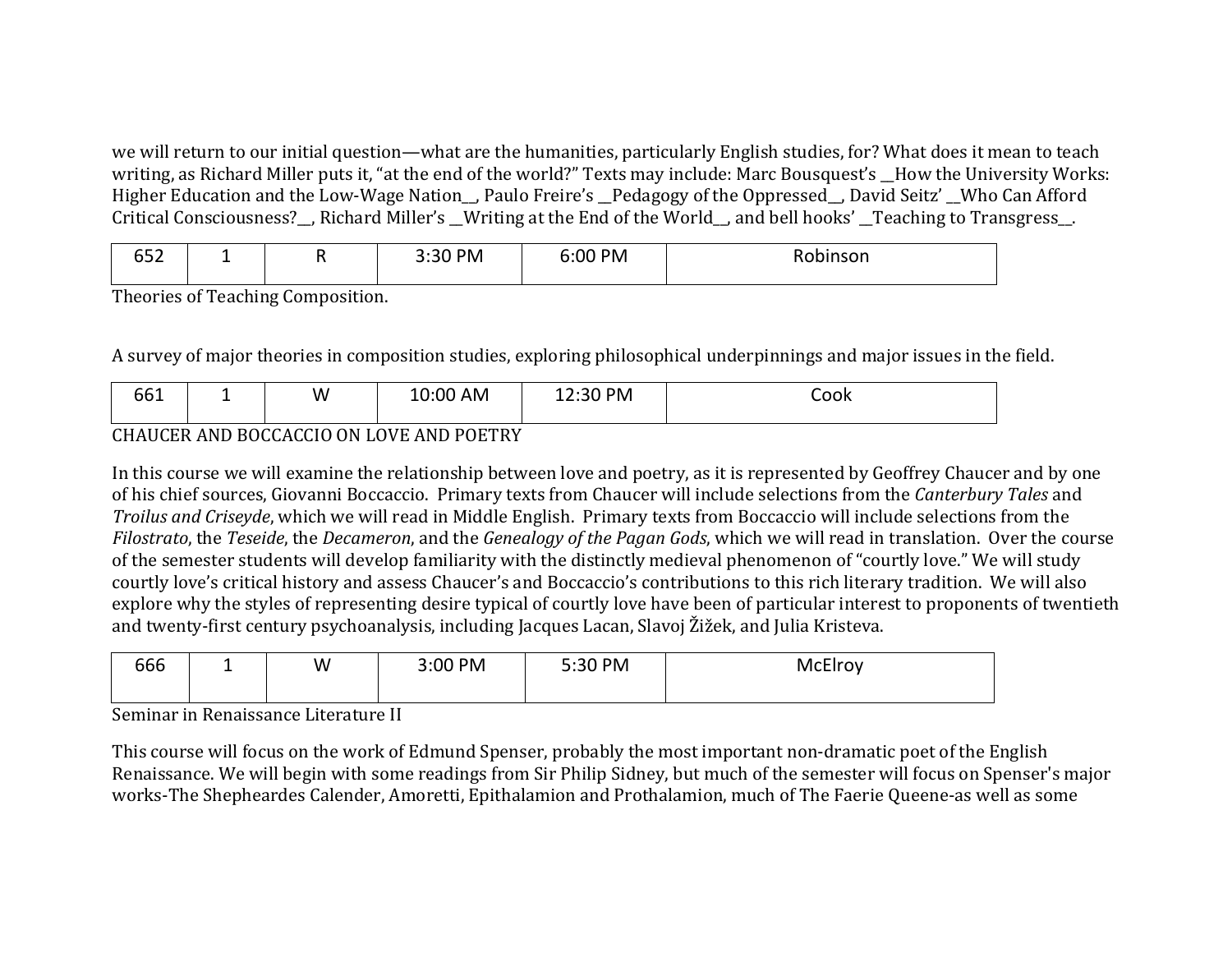shorter poetry and parts of A View of the Present State of Ireland. We will consider Spenser's corpus from a range of critical and intellectual perspectives: historical, cultural, theological, political, aesthetic, and textual.

| - - -<br>5:00 PM<br>2.20<br>PM<br>כסס<br>.<br>---<br>-- |  |  |  |  |  |  |
|---------------------------------------------------------|--|--|--|--|--|--|
|---------------------------------------------------------|--|--|--|--|--|--|

Byron, Shelley, Keats: The Poetics of Regency Liberalism

Byron, Shelley, and Keats participated in an oppositional milieu that restated Enlightenment ideals against the dominant political and cultural reaction and counterrevolution of the Regency period. All three poets were lightning rods of heated arguments in the highly politicized contemporary press. Byron and Shelley, together with radical publisher Leigh Hunt, founded a journal called *The Liberal* in order to provide a forum for writers loosely sharing certain literary, political, and ideological convictions – Keats, who had been closely linked with this circle, died before this specific project began. In the Preface to the first issue of *The Liberal*, Hunt declares that "the object of our work is not political except inasmuch as all writing now-a-days must involve something to that effect, the connexion between politics and all other subjects of interest to mankind having been discovered, never again to be done away." Despite its short run, the journal helped introduce the familiar modern political meaning of the word "liberal" to domestic British politics. In this course, we will examine the various ways in which Byron, Shelley, and Keats articulate their connection with the liberal politics of the Regency period in their poetry and poetics. We will read widely in their poetry, essays, and letters, including close attention to Byron's *Childe Harold's Pilgrimage*, Shelley's *Prometheus Unbound*, and Keats's *Hyperion* fragments. We will also read contemporary writings of Hunt, Wordsworth, and others along with recent critical studies. Students will write a series of short critical response essays and a 15-20 page research paper.

| 685 | - | 10:00 AM | 12:30 PM | <sup>o</sup> ionke |
|-----|---|----------|----------|--------------------|
|-----|---|----------|----------|--------------------|

Imagining British India

Although the proverbial jewel in England's imperial crown, the supplier of two of England's favored imports—tea and opium—and the destination for a majority of England's overseas troops and social servants, India remained largely unknown in any factual sense to most of England's Victorian public. Imaginatively, rhetorically, and literarily, however, India had a potent place in England, one made all the more prominent, prolific, confusing (and, occasionally, disturbingly prescient) by the mid-century rebellion of a significant portion of the northern subcontinent. This seminar will devote itself to a portion of the